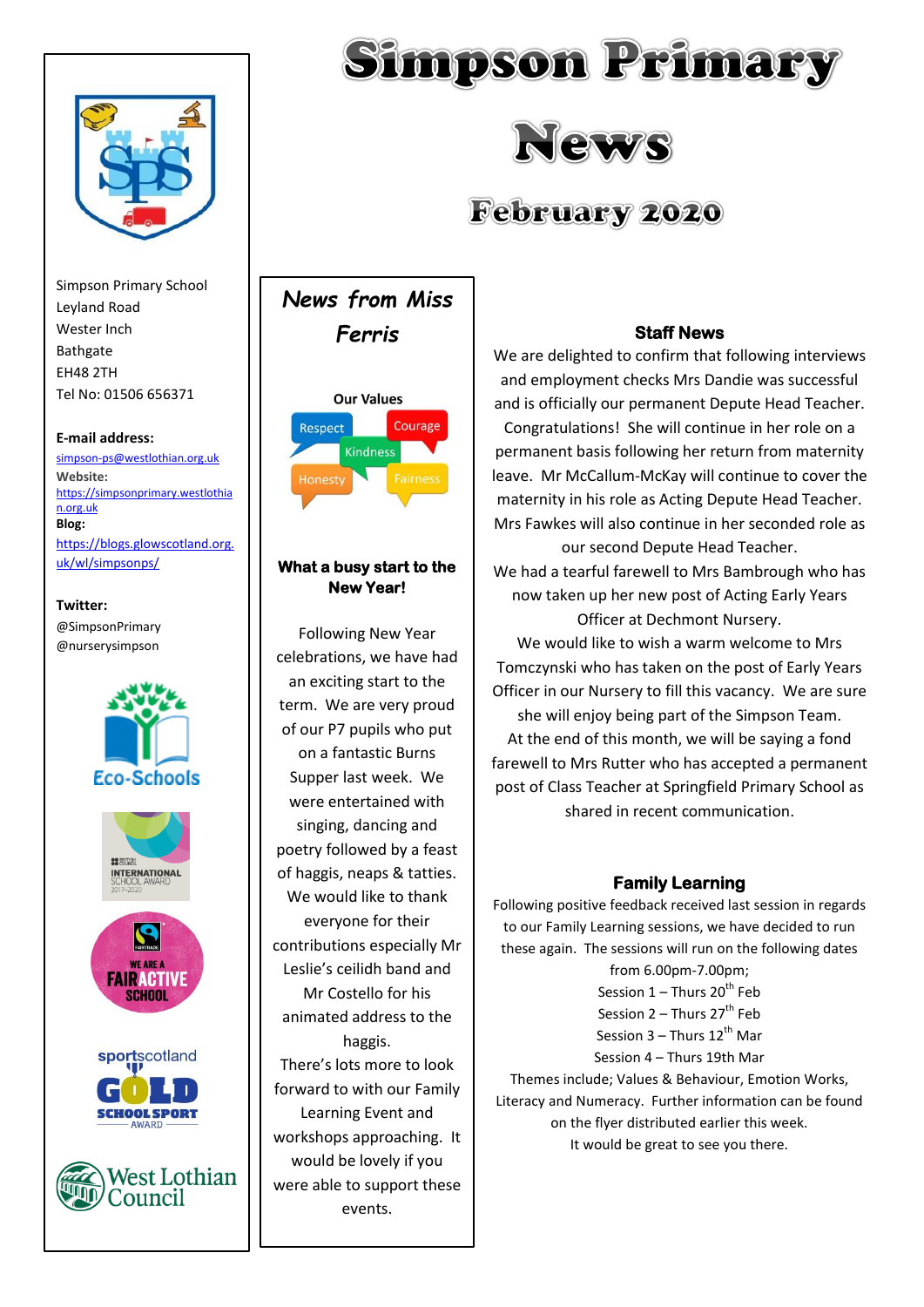# **Wuhan Coronavirus**

You may be aware of the evolving outbreak of respiratory illness in China, centred around Wuhan in Hubei province, caused by a novel (new) coronavirus.

NHS Lothian has contacted all Head Teachers providing advice on the Coronavirus. NHS Lothian has provided public health advice from the UK Government and the NHS. The links are to this advice are:

[https://www.gov.uk/guidance/wuhan-novel](https://www.gov.uk/guidance/wuhan-novel-coronavirus-information-for-the-public)[coronavirus-information-for-the-public](https://www.gov.uk/guidance/wuhan-novel-coronavirus-information-for-the-public)

[https://www.nhsinform.scot/illnesses-and](https://www.nhsinform.scot/illnesses-and-conditions/infections-and-poisoning/novel-coronavirus-2019-ncov)[conditions/infections-and-poisoning/novel](https://www.nhsinform.scot/illnesses-and-conditions/infections-and-poisoning/novel-coronavirus-2019-ncov)[coronavirus-2019-ncov](https://www.nhsinform.scot/illnesses-and-conditions/infections-and-poisoning/novel-coronavirus-2019-ncov)

NHS Lothian Public Health state that the risk to people in this country is low.

#### **Smart Watches**

Recently we have seen an increase in the number of children wearing smart watches in school. If a watch has the facility to text, phone or take pictures/videos we must treat these in the same way as mobile phones. Currently, any child bringing a mobile phone to school must pass this to their teacher for safe keeping throughout the day. The phone will be returned so that the child has it for their journey home. Any child using their smart device within the school or playground becomes a Child Protection risk as children are at risk of having their photos taken when they do not have parental permission. It is also not necessary for children to be phoning parents/carers during school hours. If any child requires to speak with a parent/carer, this call would be made from the school office. We fully support the use of technologies in a safe and controlled manner. Our Digital Technologies team are currently looking into a 'Bringing Your Own Device' project where technologies will enhance learning and teaching in the classroom. We would really appreciate your support in reminding

children to hand in their devices first thing to eliminate any further issues.

Our Eco group have been working hard and thinking of different ways that we can reduce, reuse and recycle in school and at home. Some new and ongoing initiatives include:

- Our classroom Eco monitors work hard to save energy by turning off lights and the smart board when we're not in the room. - We make sure to turn taps off after we wash our hands to save water. - We support our school's decision to replace singleuse plastic bottles with cups and jugs of water. This has cut down on a lot of waste! - Our writing materials recycling scheme. Most classrooms now have a recycling box for pens and you can also find a box in the school foyer if you would like to help us recycle.

# **West Lothian Foodbank Donations**

Thank you to everyone who contributed to our West Lothian Foodbank collection. This charity event was driven by four of our pupils; Ava, Ellie, Lauren and Freya. I am very proud of their efforts to support such an important cause. We are delighted to report that they managed to collect the equivalent of 402 meals. Well done everyone!

## **West Lothian Parent Portal**

If you haven't already signed up for the West Lothian Parent Portal please click on the link below; <https://parentsportal.scot/home/>

Services available include Annual Data Check, View Attendance, View Timetable (secondary) & access to iPayimpact. Next service due for release will be Permission Slips/Consent Forms for trips etc. Further information can be found at

# [https://www.westlothian.gov.uk/article/44151/paren](https://www.westlothian.gov.uk/article/44151/parentsportal-scot) [tsportal-scot](https://www.westlothian.gov.uk/article/44151/parentsportal-scot)

Once you have registered our school Admin will individually approve each record.

Please note it is important that the details you register with match the Seemis record we have in school. Please report any difficulties in registering for the system to the school email address below; [simpson-ps@westlothian.org.uk](mailto:simpson-ps@westlothian.org.uk)

We would appreciate your patience as we process all individual requests.

#### **Eco News**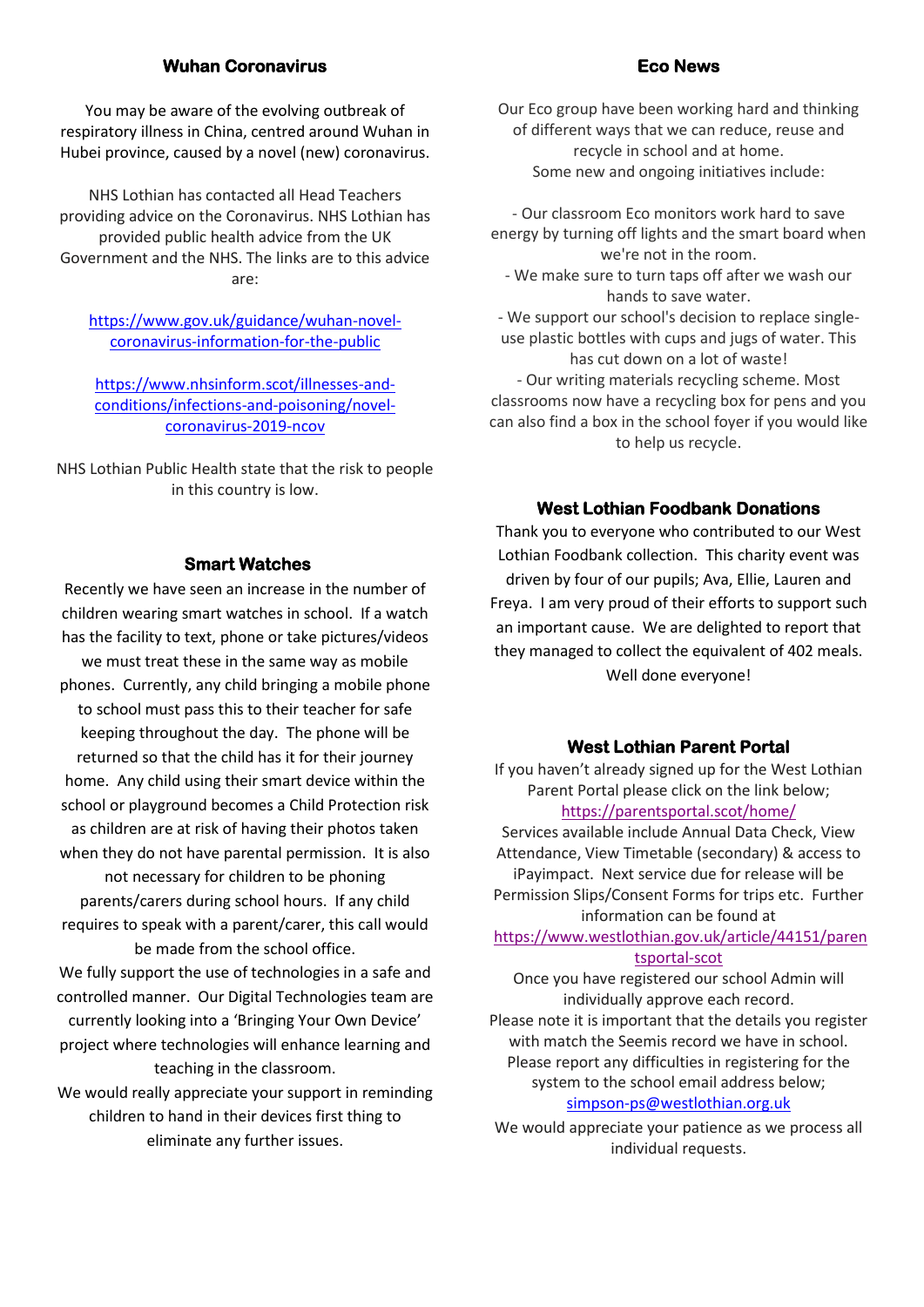# **Traffic Issues – Health & Safety**

Please be reminded that the **school car park is not a drop off/pick up zone** and that clear signage is in place indicating this. This includes breakfast club.

**Let's keep our children safe.** 



# **GENERAL INFORMATION / REGULAR REMINDERS**

### **Absence**

Please be reminded to contact school by 9.30am at the latest, should your child require to be absent from school. This practice needs to be repeated each day that your child is absent. We will follow up any unreported absence and should we fail to be able to contact parents/carers, information will be passed to appropriate authorities who will then pursue the reasons for absence.

## **Personal Data**

Please advise the school office, as soon as possible, of any changes to home/ mobile telephone numbers, address or other personal details. This will ensure that our records are up to date at all times.

#### **Uniform**

Please be reminded that our uniform comprises navy trousers/skirts with sky blue shirts/polo shirts and navy sweatshirts/jumpers/cardigans. Footwear should be black or navy. The school uniform for class photographs and formal events (when children are representing the school) will be navy trousers/skirts, sky blue shirt and school tie.

#### **Allergies**

Please remember that due to having a number of children in our school who have a severe nut allergy, we request that you do not send food products containing nuts. Your support with this would be much appreciated. Thank you.

## **Healthcare and Medicines in School**

If your child requires medicine in school or has any other healthcare need, please let us know so that we can issue the appropriate request forms for completion and ensure your child's needs are met. No medicines are permitted to be administered in school without these. Prescribed medicines should be provided in the original packaging from the GP with the prescription label showing the child's name and expiry date. Medicines should not be brought into school by children. Full guidance and copies of the request forms can be viewed at:

[https://www.westlothian.gov.uk/article/8865/Individ](https://www.westlothian.gov.uk/article/8865/Individual-Health-Care-Plans-and-Forms) [ual-Health-Care-Plans-and-Forms](https://www.westlothian.gov.uk/article/8865/Individual-Health-Care-Plans-and-Forms)

# **Cycle Friendly School**

As a cycle friendly school promoting Bikeability, we ask that you support us in encouraging children who cycle to school to **wear a helmet**.

## **School Meals**

We are delighted with our new school kitchen and the children are very excited about having their hot meal service return.

Details of the menu options for each day, plus recommendations for packed lunches and healthy recipe ideas to use at home can be found on our school website.

## **How much do school meals cost?**

From 1st April 2019 primary school meals will cost **£2.11 per day** for the primary school menu.

**Please note:** all Primary 1 to Primary 3 children are entitled to free school meals.